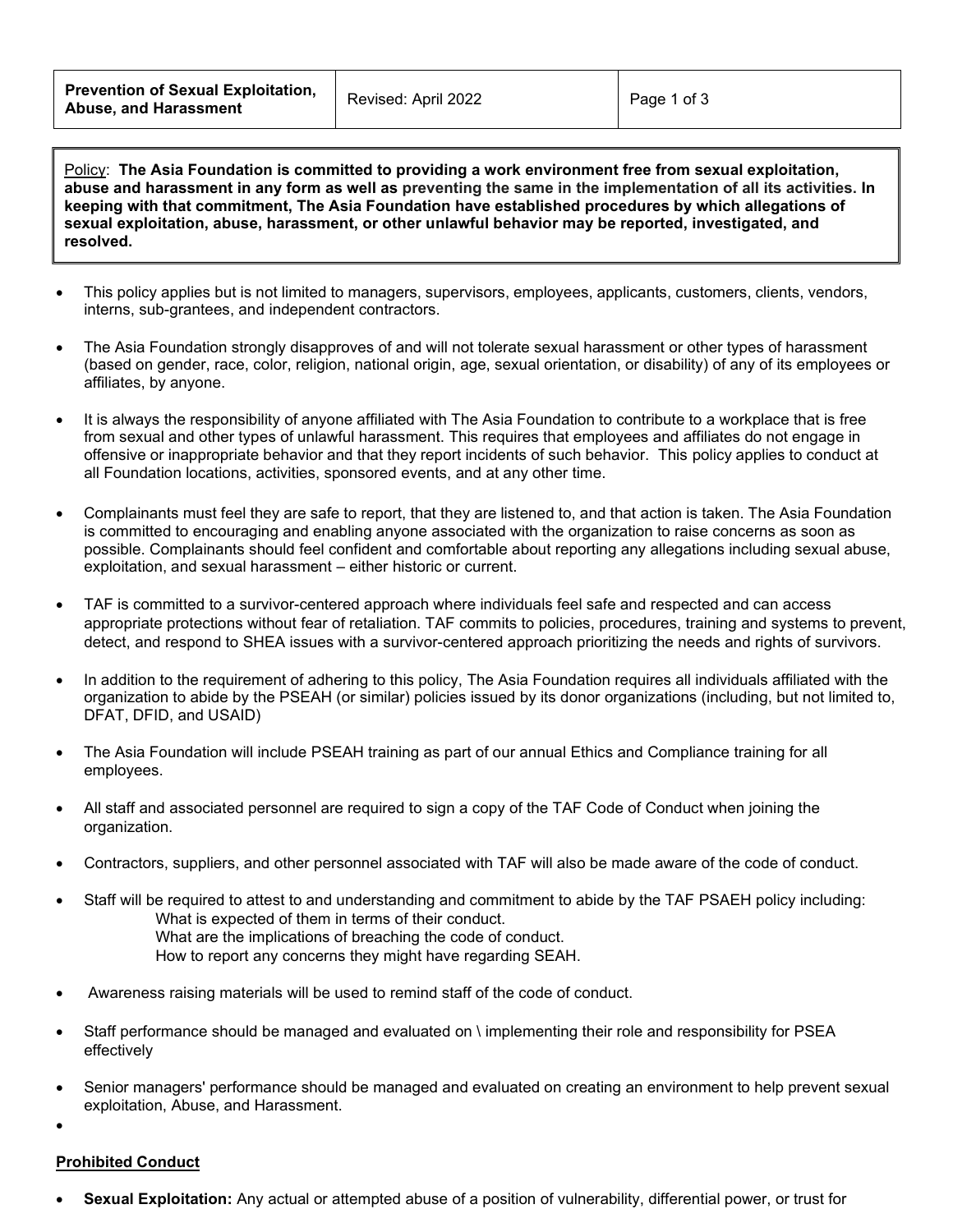sexual purposes. It includes transactional sex, profiting monetarily, socially, or politically from the sexual exploitation of others.

- **Sexual Abuse:** The actual or threatened physical intrusion of a sexual nature, whether by force or under unequal or coercive conditions. It covers sexual offenses including but not limited to attempted rape (which includes attempts to force someone to perform oral sex), and sexual assault (which includes non-consensual kissing and touching). All sexual activity with someone under the age of consent is considered sexual abuse.
- **Transactional Sex:** The exchange of money, employment, goods, or services for sex, including sexual favors.
- **Sexual Harassment**: A person sexually harasses another person if they make an unwelcome sexual advance or an unwelcome request for sexual favors or engage in other unwelcome conduct of a sexual nature. This applies to all circumstances in which a reasonable person would have anticipated the possibility that the subject of the request or conduct would be offended, humiliated, or intimidated.
- **Harassment:** includes any unwelcome verbal, physical, or visual conduct that denigrates or shows hostility or aversion toward an individual or their relatives, friends, or associates. Harassment may also have the purpose or intention to interfere with an individual's work performance by creating an intimidating, hostile, or offensive working environment, or otherwise, affect an individual's employment status or opportunities.
	- $\circ$  Examples of prohibited harassment conduct include, but are not limited to:
		- Any form of sexual or non-sexual bullying, derogatory language, intimidation, insults, or threatening behavior.
		- Sexist, sexually suggestive, or intimidating remarks or behavior
		- Unwelcome sexual advances. Examples of unwelcome sexual advances include:
			- *Lewd jokes or sexual anecdotes or innuendos;*
			- *Rude or offensive sexual gestures;*
			- *Inappropriate touching or contact;*
			- *Unwelcome calls, letters, or emails;*
			- *Questions about past sexual history;*
			- *Jokes about sexual preference or activity;*
			- *Staring in a suggestive or offensive manner;*
			- *Sharing sexually inappropriate images or videos;*
			- *Inappropriate comments about a person's clothing, appearance, or body parts;*
			- *Offensive comments about gender identity or sexual orientation;*
			- *Sexually oriented "kidding," "teasing," or "practical jokes"*
		- **Explicit sexual propositions**
		- Requests for sexual acts or favors (with or without accompanying coercion, promises, or threats of reciprocal favors or action)
		- Foul or obscene language or gestures
		- Display of foul, obscene, or sexually explicit printed or visual material, including pictures, greeting cards, articles, books, magazines, photos, or cartoons
		- Physical contact such as patting, pinching, or intentionally brushing against another's body
		- Slurs, jokes, or degrading comments concerning gender, gender-specific traits, age, race, color, national origin, religion, sexual orientation, or disability
- **Fraternization:** Any relationship that involves, or appears to involve, partiality, preferential treatment, or improper useof rank or position including but not limited to voluntary sexual behavior. It could include sexual behavior not amounting to intercourse, a close and emotional relationship involving public displays of affection or private intimacy, and the public expression of intimate relations.

#### **Reporting Sexual Exploitation, Abuse, and Harassment**

Anyone who believes that they have encountered or witnessed inappropriate behavior is strongly encouraged to promptly notify the offender that their behavior is inappropriate and unwelcome. If such notifications are unsuccessful or there is a preference not to deal directly with the offender, the individual should report the behavior to Human Resources, their supervisor, any senior member of Foundation management, or through Ethics Point, the Foundation's external third-party hotline. All reports submitted through Ethics Point are confidential and may be reported anonymously. Every effort will be made to treat all notifications and complaints as confidential. The Asia Foundation will then investigate, and where necessary, take remedial and/or disciplinary action.

Each manager and employee have the responsibility to maintain a workplace free of sexual and other unlawful harassment. This duty includes ensuring that employees do not endure insulting, degrading, or exploitative sexual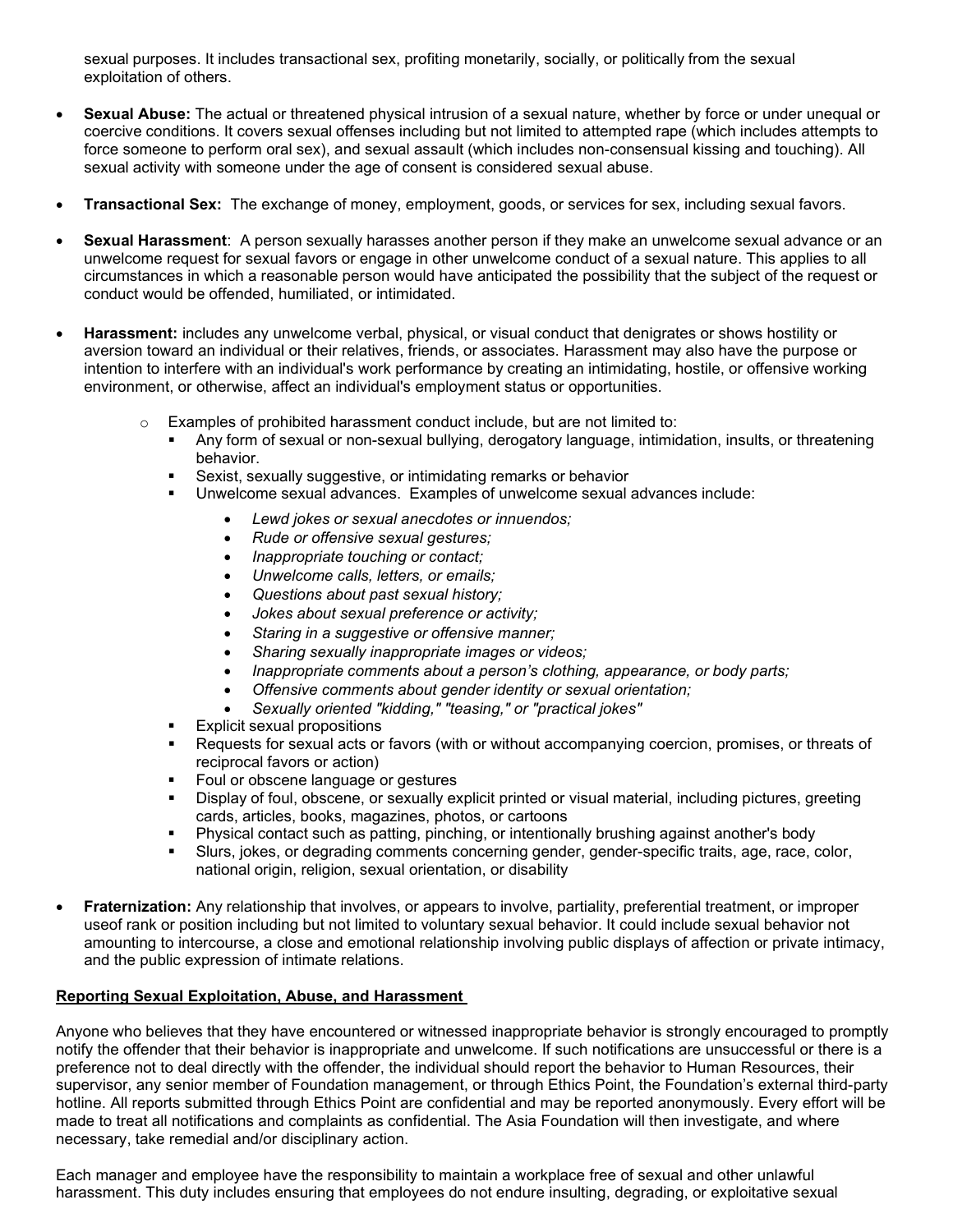#### treatment.

Every employee in a management role is obligated to report any suspected violations of this policy to Human Resources. A manager who is aware of a violation but does not report it, even if the employee is outside the manager's immediate area of supervision, will be held accountable for their inaction.

## **Investigation of Sexual Exploitation, Abuse, and Harassment**

The Asia Foundation will undertake a prompt,discreet investigation of all reported incidents of sexual exploitation, abuse, or harassment and/or retaliation, ensuring confidentiality to the maximum extent possible. All managers, supervisors, and employees have an obligation to cooperate with any investigation. Should the investigation result in a finding of misconduct, The Asia Foundation will take appropriate remedial and/or disciplinary action. Any employee found to have engaged in harassment will be subject to disciplinaryaction up to and including immediate termination.

All allegations of harassment and discrimination will be taken seriously in accordance with TAF's established investigation procedures.

Investigations are undertaken by experienced and qualified professionals, who are trained on sensitive investigations such as allegations of SEA.

# **Breaches of the Policy**

Breaches of this policy will be investigated in accordance with disciplinary procedures and contractual agreements. Where deemed appropriate, a referral may be made to statutory authorities for criminal investigation under the law of the country in which they work. Breaches may incur sanctions including disciplinary action leading to possible dismissal, termination of all relations including contractual and partnership agreements, and where relevant, appropriate legal or other such actions.

## **Reprisals and Retaliation**

The Asia Foundation will not permit any reprisals or retaliation against an employee who reports known or suspected harassment. In addition, The Asia Foundation will not tolerate reprisals or retaliation for initiating or assisting in any investigation, action, or proceeding resulting from a harassment claim.

Prohibited reprisals and retaliation include but are not limited to:

- **Demotion**
- **Suspension**
- Failure to hire or consider for hire
- Failure to give equal consideration in making employment decisions
- Failure to make impartial employment recommendations
- Adversely affecting working conditions or otherwise denying any employment benefit to an individual

The Asia Foundation recognizes that false accusations of harassment can have a serious effect on an innocent individual. Allegations that are found to be intentionally or recklessly false may result in disciplinary action.

#### **Reporting to Donor Agencies**

The Asia Foundation will comply with reporting requirements identified by donors.

# **Association to Other Policies**

The Asia Foundation has a series of policies that support a safe workplace and project implementation environment. All staff, consultants, members of the Board of Trustees, subgrantees, and other stakeholders must adhere to our institutionwide and location-specific policies, many of which include language that contributes to PSEAH. These policies include:

- Anti-Human Trafficking
- Code of Business Ethics and Ethical Conduct
- Confidential Information
- **Child Protection**
- Employment with The Asia Foundation
- **Gender Equality**
- Sexual and Other Unlawful Harassment